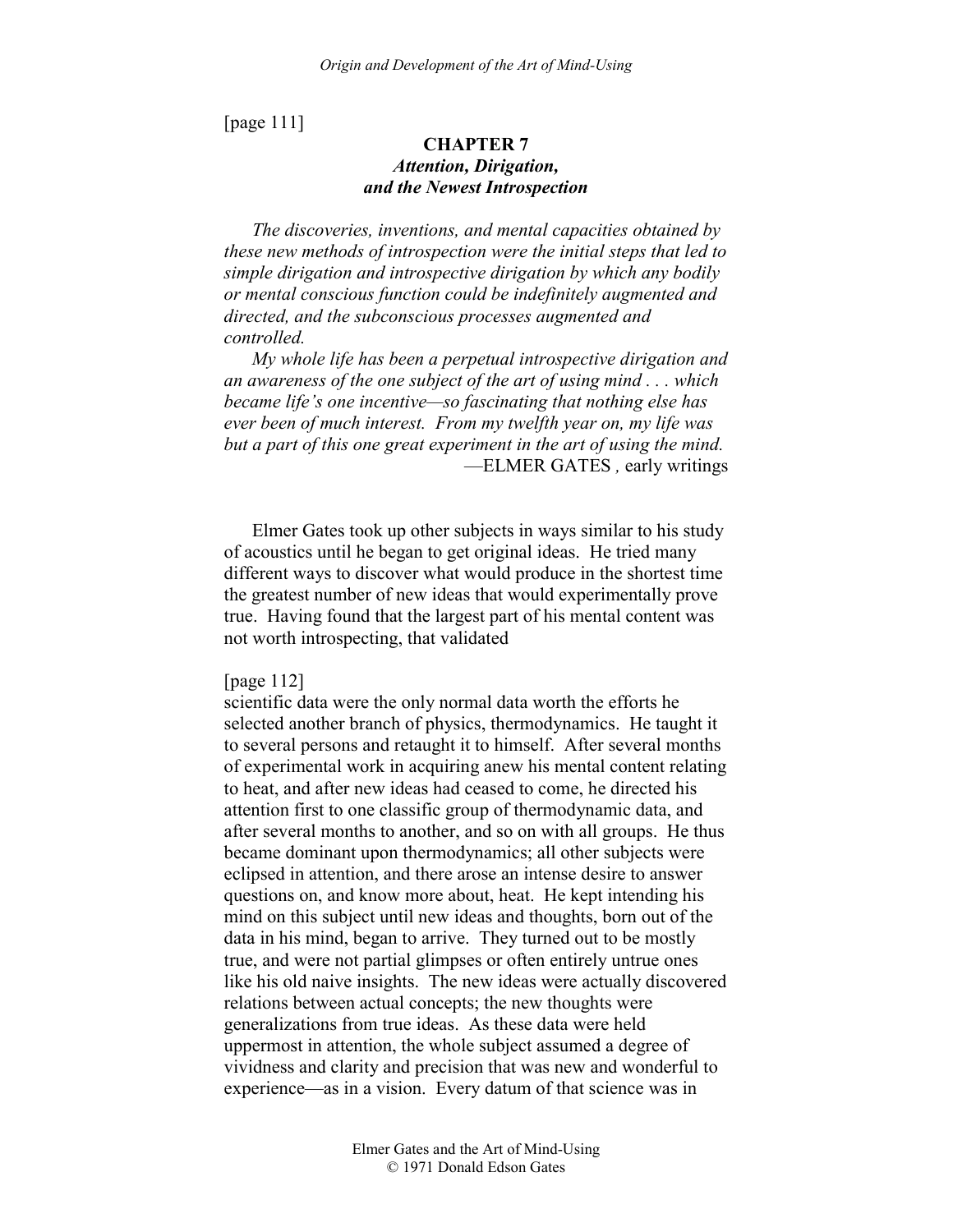readiness at a second's notice, and only such data occupied the field of consciousness. All that hinterland of useless memories and speculations disappeared from focus, and original ideas in thermodynamics of a higher type began to form, some of which were the basis of practical inventions. It was the mental method, however, that was of interest.

Optics was selected as the next subject. After twelve weeks' reflection upon what he remembered from a short course two years before, only five new ideas resulted. Just one proved to be true, the false ones being the result of a theory that was accepted as fact. The results were not so prolific nor so easily acquired as in the previous mentation, although he tried harder. Before repeating this attempt, he experimentally re-acquired the data of optics to get new experiences and eliminate false data. In two weeks of directing his attention to these data he found eight new ideas, all of which proved true.

### [page 113]

He had noticed in his early experiments on conditions affecting mentation that he had greater facility in solving problems connected with the scientific domain that he was introspecting. It was now evident that this holding of a subject in mind introspectively produced some definite effect upon the mental processes and perhaps upon the brain, or it would not thus inevitably tend to new and true ideas. Also if only true data were held in consciousness, generalizations from his mental content were more apt to be true than false. The mind accepts both true and false with equal faith; and when a generalization includes both, it cannot be true. This practice became an important part of his growing art of discovery; namely, to re-acquire the data of a science in the psychotaxic way to eliminate the false data, then render the true content more dominant by introspective attention, or dirigation, to illuminate with awareness only the true and leave the false out of focus so that when relations were discovered or generalizations made, results would be true. His former tutor, Dr. Armstrong, who heard the first announcement of this law, said, "You can now quit work and retire; you have done your part for human welfare. All you need to do is to publish this one law and the method of applying it."

Four years before his next experiment Gates had learned the elements of the electrical branch of physics, but that knowledge had lain dormant. He set aside two weeks to see if suddenly he could get new ideas on the subject. He began by directing his attention first to one group and then another of electrical data, and thus kept the subject in mind at the same time each day, when well nourished and well rested, and in a room free from disturbances.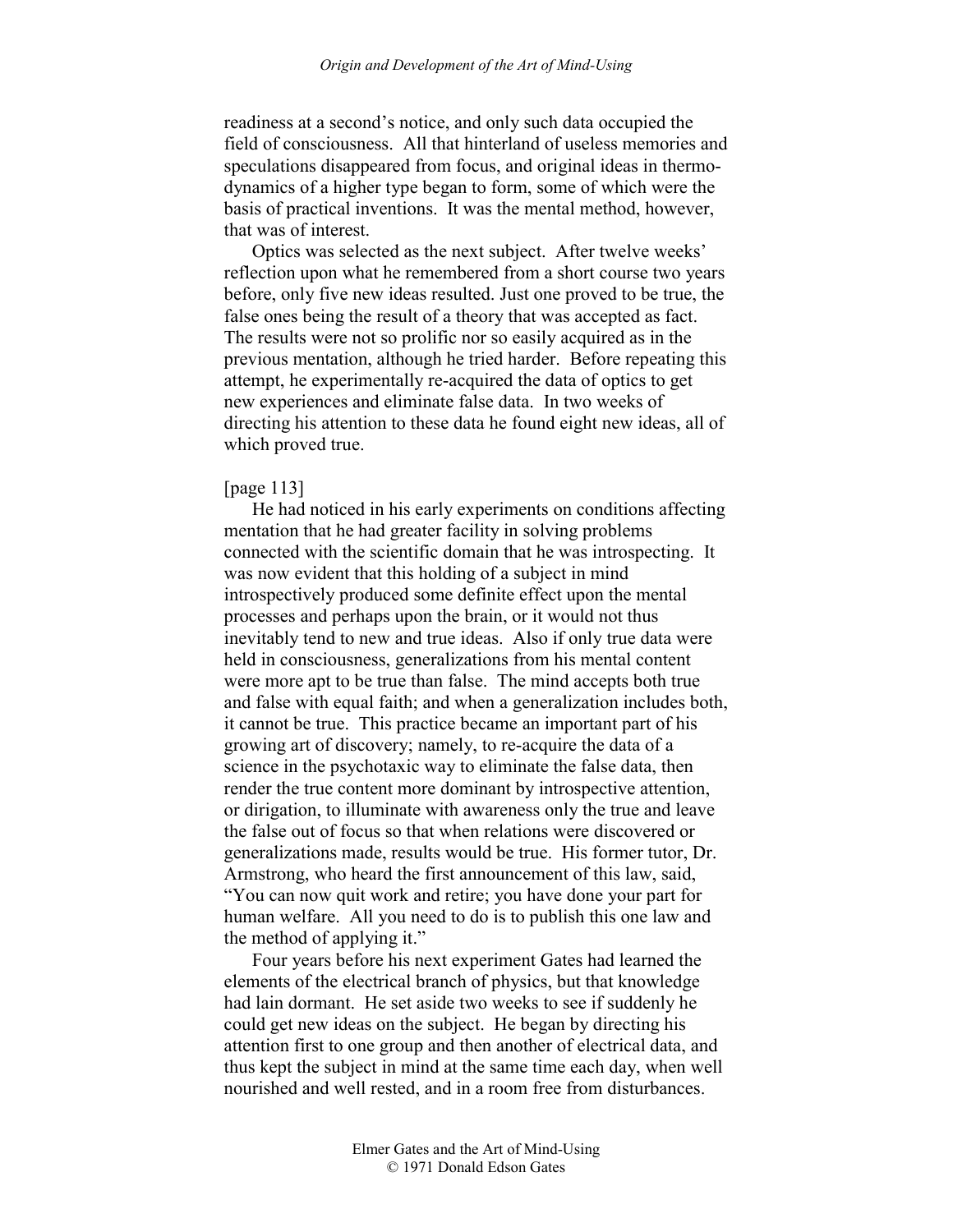Each day began with a short period of quiescence. Then he would understandingly pass through consciousness each datum, holding it well in mind a few minutes. Then a synthetic view of the whole subject was held for a time. The possible relations and uses of each datum, the one to the other, were considered. After five weeks a number of new ideas began to occur; the mind had been put to work and was producing results in the selected subject. While seven ideas were new to

## [page 114]

him, six proved to be not true, and the other not new but a discovery of Faraday's.

Gates reacquired electrical data psychotaxically, eliminating the false, and kept them in attention. In three weeks eleven new ideas resulted, all but one of which were true, that being due to a false datum that had crept into his synopsis.

As his acoustical data had been dormant for almost two years, he then directed his attention to his synopsis of acoustics and music, and made many musical inventions and a few discoveries.

He found that while he could select the subject, he could not predetermine what problems would be solved. That seemed to be determined by (1) the kind of data in his mind, (2) the kind of development made by his mind, (3) the kind of growth that took place in his brain, and (4) the *next logical or classific step in his knowledge* of that subject. This series of experiments impressed him very much. "Could that strange and mysterious something called mind be called upon to do work, and that most important kind—discovering new knowledge?" he wrote.

He resolved to study attention more closely, and its effects on mind and body. He made hundreds of introspective and attentional experiments every day, spending eight or ten hours in profound quiet and keeping the subject of attention longingly uppermost in mind, "hoping, desiring, willing, craving that the Cosmical Mindprocess might cause new ideas to enter consciousness." After six weeks' effort he attained a number of new ideas, thoughts, and insights, and discovered what he termed "dirigation" (from the Latin *dirigo*, "to direct").

When he limited his attention to some bodily part, he soon became aware of a feeling in it which, when the attention was prolonged, became more distinct. After several hours' practice daily for some months, the feeling became greatly intensified, to a sense of fullness, pressure, warmth, tingling, and indefinite excitations of the nerves of touch and temperature. By much practice he acquired skill in quickly dirigating intense feeling in any part of his body that he could mentally locate by getting its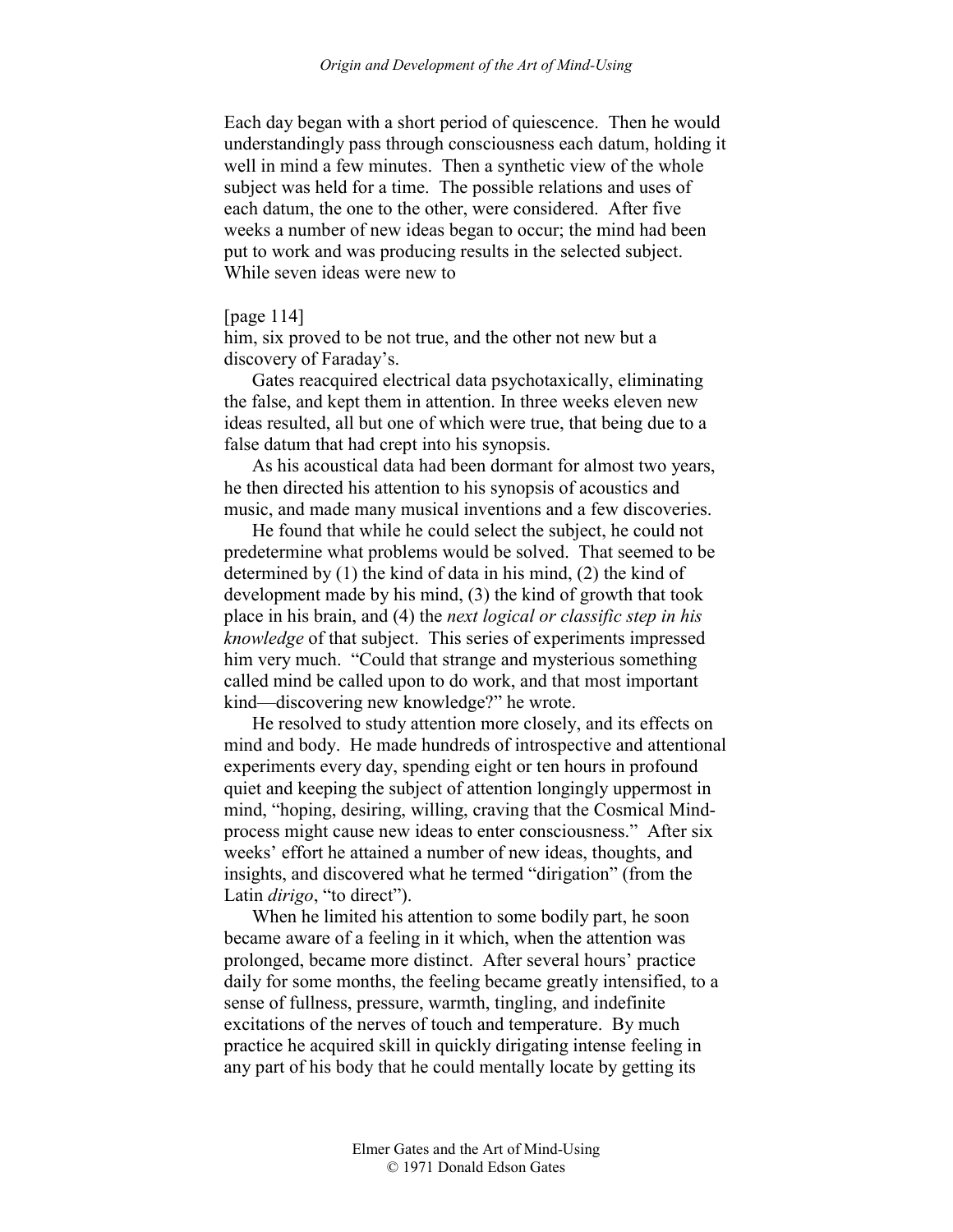### [page 115]

"local sign" in mind. To obtain a local sign, a conscious feeling must first be experienced in some bodily part or organ in order to locate it mentally. An organ like the pancreas or spleen can be located only from pain in it caused by ill-ness, or from special medicines given to locate the organ.

Everyone has noticed without doubt the increased pain due to paying attention to a toothache, nausea, or inflammation. Professor W. B. Carpenter, taking his cue from Harvey, spoke of the tingling sensation produced by "thinking" of some part of the body. However, Gates observed that Professor Carpenter had carried it no further, and that its significance was not understood.

After eight months' practice Gates could quickly get an intense feeling in any bodily part selected. Another form of practice was changing the dirigation from one part to another, which gave greater control over his body, and later gave a chance to study the volitional factor of conation. The mind, as it were, took conscious possession of parts over which it previously had but little governing power, and the health of every part was augmented. At first the feeling dirigatively aroused seemed simple and of one quality, but after a few years' practice it appeared as a complex of several different kinds of feeling that varied with the part. By introspectively selecting one feeling out of this complex and dirigating to it alone, a different local effect was produced with a feeling different from the whole. Dirigation to certain of these feelings definitely and measurably augmented the flow of blood and metabolism in the part. Mosso, the Italian physiologist, at a later date measured the increased weight of the head due to augmented blood supply during dreams and mental excitement, but Elmer Gates approached this from another standpoint, traced its relations to voluntary effort, and studied its general effects on body and mind.

Regular dirigation augmented the growth of a bodily part. As an example, a patient who was taught to dirigate was able to increase measurably the girth of one arm. Also abnormally small organs could slowly be increased in size, and it

### [page 116]

became evident that dirigation had applications in curing certain diseases and underdeveloped organs, as well as in training the attention. It was not difficult, after sufficient practice, by dirigation to produce emesis, catharsis, enuresis, salivation, lactation, lachrymation, and even sudoresis. But dirigation may psychologically produce physiological effects; it may cause appetite and laughter, healthy skin and cheerfulness, strength and exhilaration.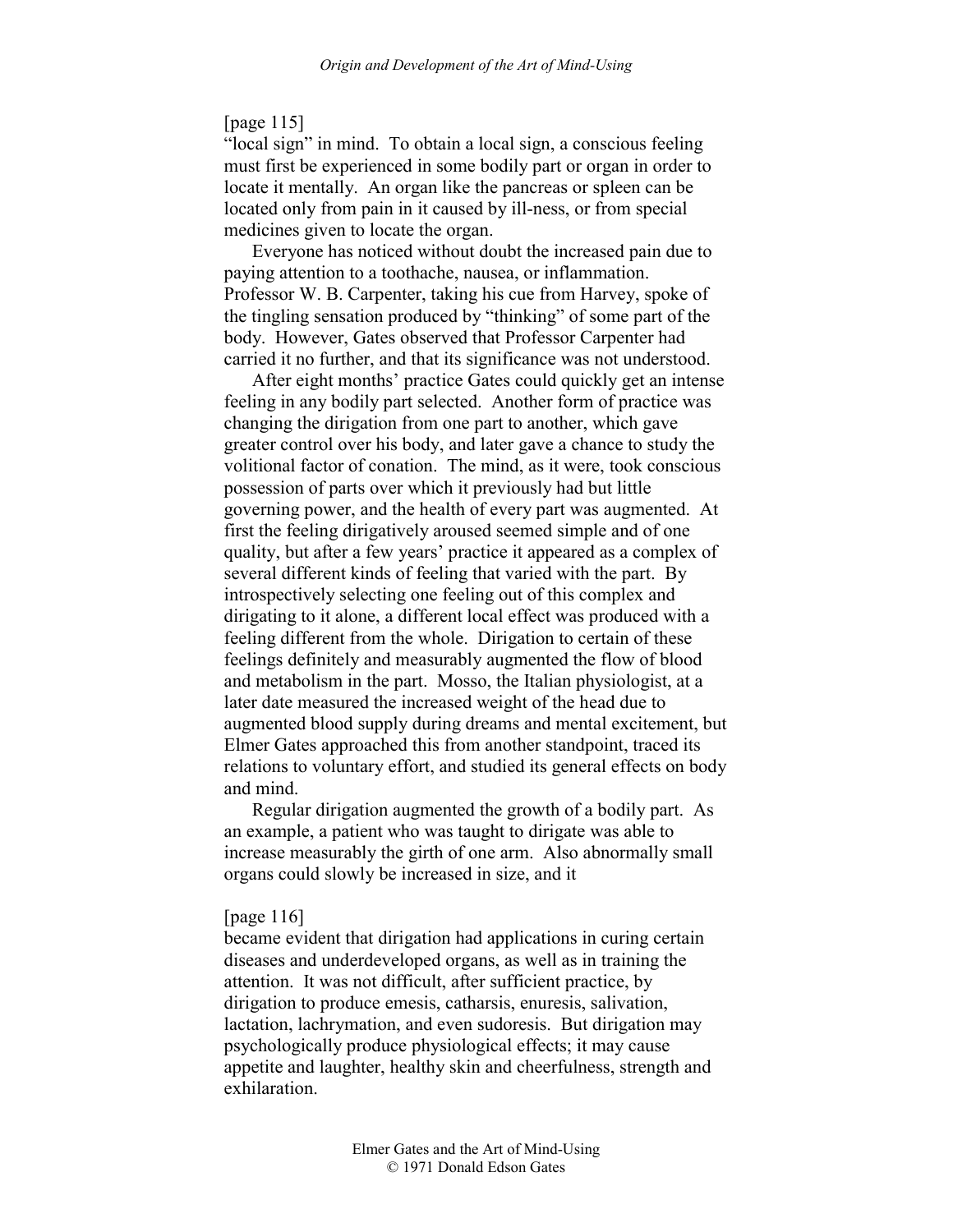Gates also found that dirigation to sensory nerve-endings of the special senses, such as those of touch, taste, smell, sight, hearing, warmth, and cold, greatly increased the discriminative capacity. Thus after sufficient dirigation to the hearing organs he could hear fainter sounds and detect more minute differences between slightly differing pitches and amplitudes. (He recorded his upper limit of hearing as 55,000 c.p.s.) After having dirigated to hearing, if he dirigated to seeing he could feel something that seemed to leave the hearing organs and centers and go to the sight centers. He concluded that he felt the innervation and vasomotor blood dominancy leaving one set of structures and going to the other.

Finally he found that he could dirigate not only to the nerve endings of a special sense but to its functional center in the brain. To locate mentally its local sign required persistently continued practice until a feeling of fatigue was noticed. Dirigation to the nerve endings increased their sensitiveness as instruments for responding to their stimuli, while dirigation to the brain-center increased the discriminative powers of the introspective and analytic attention and augmented the natural functional activity of those parts.

When dirigation was to a sensory brain-center, it caused spontaneous "memoriam" images of a kind corresponding to the particular sense: when to the cerebral sight-center, pictures and visions; when to the hearing center, auditory images of voices and tones; when to a motor-center, images of walking and flying; and so on.

If dirigation was intense, frequent, and prolonged it produced a functional hyperesthesia that aroused images of more than

# [page 117]

usual vividness—a "dream-like" vividness and a self-active sort of spontaneity that was less subject to volitional modification than the memorial images. If these dreamlike images were dirigated to with sufficient intensity and frequency, there resulted not only an increased hyperesthesia but also a vasomotor surcharging of the functionally active organs, producing a hyperemia that created something still more vivid, phantasms, which were so seemingly real and so little susceptible to modification by voluntary effort that they were apt to be mistaken for reality. The image is thought to be an apparition. If this dirigation was continued, the hyperemia would not subside and the phantasm would become permanent, and the result would be delusional insanity, as happens in monomania.

Gates then found he could shift the dirigative dominancy from sensating to imaging, and thus he gradually learned to dirigate to the cortical image areas of each sense; and from that state to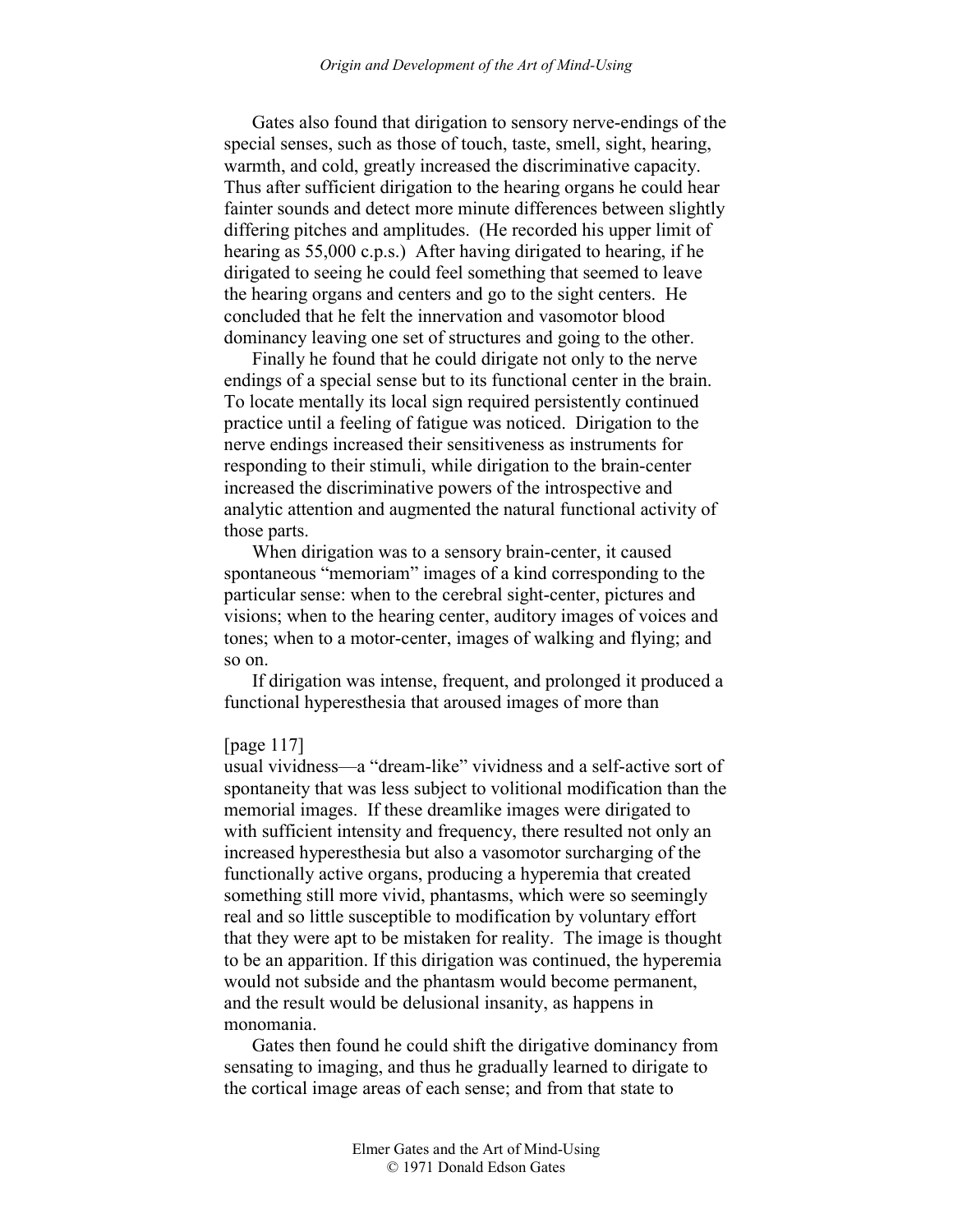dirigative control of the higher intellections, such as conceptuating, ideating, and thinking. This practice was an aid to intellection, rendering the function more alert, active, quick, and intense. One or two days' practice enabled him to render dominant and fully active any one of the intellectual powers, and its work was then done more easily, quickly, and accurately than otherwise.

This dirigation was extremely difficult because at first he could not locate the function anatomically. A process like ideating or thinking has not a definite center but consists in groups of cells and fibers and ganglia scattered variously throughout the cerebrum and subcerebral nervous structures. After long effort he could dirigate to a functional activity as soon as it could be distinguished from all other kinds of functioning. This he discovered how to do in two ways: by overworking that function just enough to feel slightly the prodromata of its fatigue; and by rapid alternation of different kinds of functions, as first the arithmetical, then the musical, changing rapidly until its unique distinction between the feelings was identified. The local sign was

## [page 118]

not necessarily the feeling of a bodily part but of an activity that differed *qualitatively* from other activities. Dirigation to the mental activities concerned with mathematics, for example, augmented ability in that line and increased the fruitfulness of new ideas.

Frequent dirigation of the happy esthesias made him brighter and stronger; of the depressing and melancholy ones, weaker and apathetic. By calling up an emotion, quickly changing to another and alternating, he introspectively found the local sign; the emotion could then be aroused without the aid of expedients at first necessary.

A pupil could be taught dirigatively to functionate all the happy esthesias more often in a single week, and get a fuller acquaintance with them, than he would normally in years of ordinary life. By this means the tide of life's energies will be augmented, and every mental capacity and activity increased, Gates pointed out. Emotive dirigation had many times enabled him to "keep sorrow in abeyance and worry at arm's length."

If the true data are dirigatively brought into consciousness and not the false, the former will become dominant and the latter will atrophy. If the happy and not the unhappy emotions are dirigated, the mind will soon be devoid of depressing conditions; and so with motives and all other conscious states. Dirigation is the key to the method by which the mind can be largely made over, especially in connection with later methods. Through dirigation he was first able to say, "I am ruler over my own mind."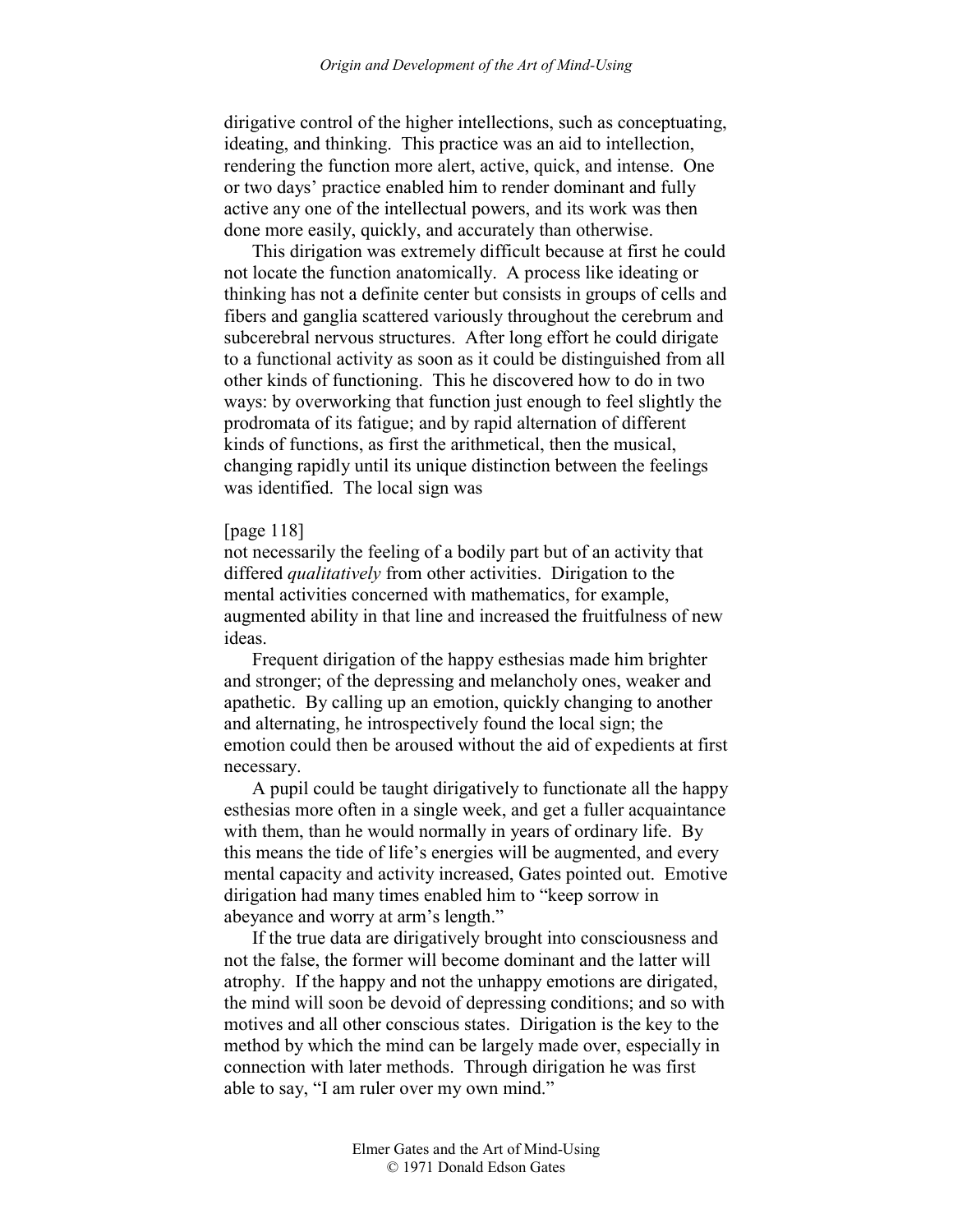In volitional dirigation he found it necessary first to separate introspectively the volitional from concomitant esthesive and intellective states; also from the *effort*-feeling that accompanies a conation. It was particularly difficult to discriminate between the volitional factor per se and the *effort*-feeling, and it would have been impossible without his long previous experience in experimental introspection, quiescence, and awareness. When once he got clearly before his introspection just what constitutes the volitional part of a conation, and dirigated, it became so

### [page 119]

astonishingly vivid that he was surprised never to have noticed it. Volitional dirigation more than doubled the mentative speed of his mind and enabled it to do intellective and emotive work with less than half the former expenditure of energy, chiefly because of the dropping of parasitic functionings. Mental processes that were before difficult or impossible became easy.

He found that dirigating to all the faculties concerned in an act, and to all the organs involved, caused increased aptitude. The results, he remarked, surprised and delighted him; but they cannot be properly understood without the previous training. An act involves a conscious purpose, has an end in view, requires effort, comprises intellective discernment of the idea of the act and the objects acted upon, includes esthesic preference that the act be performed, necessitates a volitional ordering of the performance, and depends on cooperation of the bodily and subconscious processes. All these factors must work together. To isolate these factors introspectively and dirigate to each independently brings each into undue vividness and augments the dominancy of the part it plays in the conation. This does not much improve the skill as a whole, and may even interfere; but dirigatively to train each factor equally much augments the skill, increases the speed, and conserves energy. This practice Gates considered one of the most valuable discoveries of the Mind Art.

But a better result was obtained when he finally dirigated to the mutual modification of all factors that resulted when they were simultaneously acting in the synthesis of the conation. He cited as an example shooting at a target with bow and arrow: the process was repeated in close succession until he located the feelings accompanying that conation as a whole, including the feeling of the whole bodily attitude, every muscular strain, and every mental operation. This kind of dirigation involved parts of the body and mind not brought into activity by any of the factors when separately dirigated, because the coordinated process always involved other structures and functions than those coordinated. It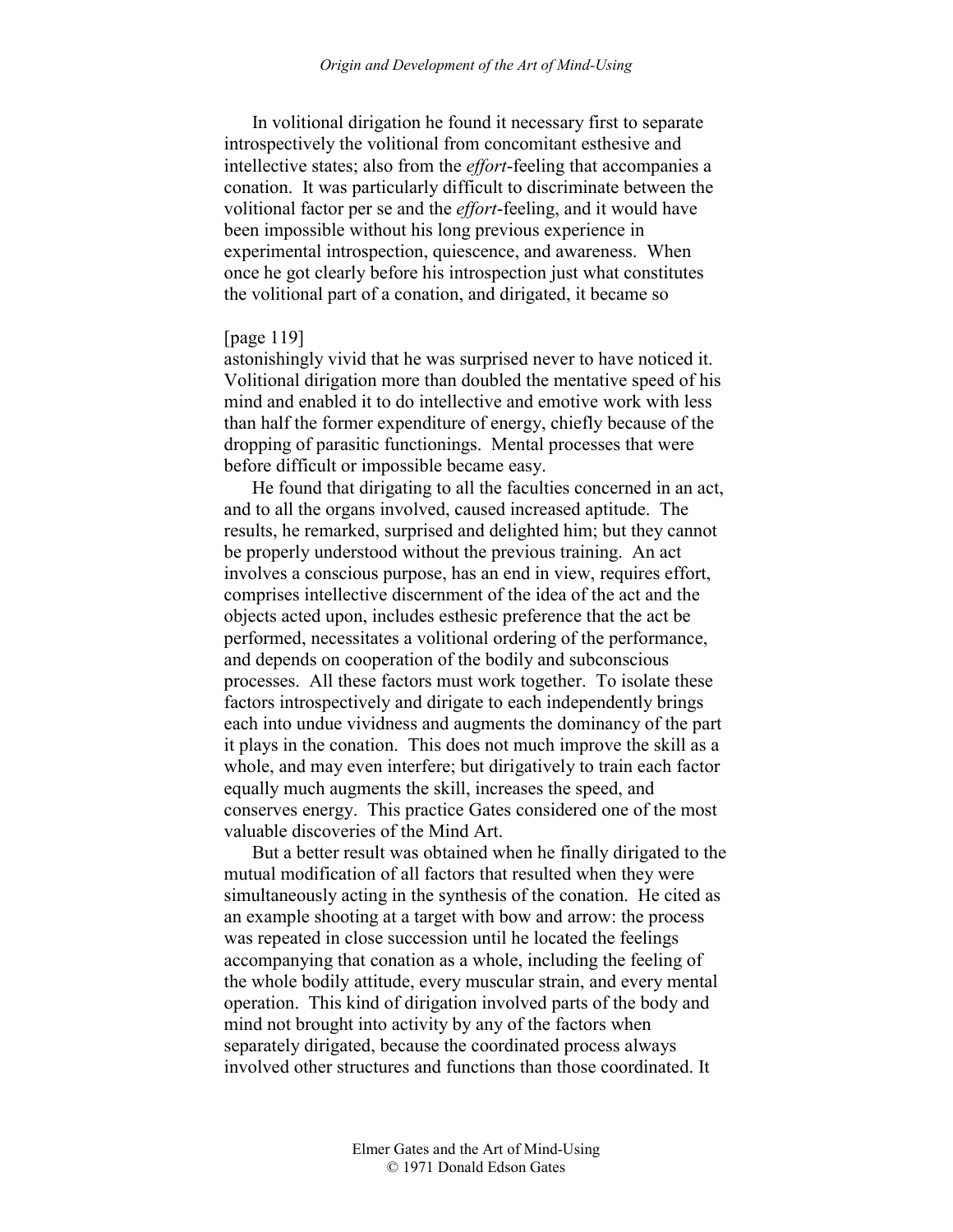required a separate set of associative enregistrations to coordinate, for instance, sight-memories with speech-memories.

## [page 120]

This conative dirigation quickly augmented every desirable factor. Moreover, when applied to a faculty it promoted originative work more than any other expedient.

Quiescence and dirigation are proper aids to the mentative process of inventing, discovering, and learning, Gates warns, only after all the other elements have been achieved; they are not substitutes. The intellective activities of sensating, imaging, conceptuating, ideating, thinking, and reasoning, and the esthesive and conative processes, are rendered more efficient and normal by proper dirigation and quiescence. Collection of the actual data of a science and their proper handling are facilitated and normalized by dirigation and quiescence and by regulation of bodily and environmental conditions. These practices are aids that promote mentation, and do not constitute it.

One of the practical uses is the equalization of one-sidedness in the mental life; to dirigate activity and blood to other organs than the ones overworked all day by some particular vocation is often the only way to rest them.

He found that dirigation could be applied to the *introspects* of a group of states. As he explained it: "When the introspects of a mentative synopsis of a special class of phenomena are dirigated, those structures of the brain which are functionally involved in maintaining these memories become the seat of vasomotor, metabolic, and liberomotor dominancies; and after some hours or weeks of practice, growth will have taken place, and these structures will have become subconsciously stimulated for their tasks. Active functionings of the subconscious kinds (differentiations and integrations) will occur, and the results will from time to time be flashed into consciousness. Evanescent and almost imperceptible shades of meanings and relations will be discoverable owing to the dirigatively exalted activity of the parts. Introspection becomes easier because of the greater intensity of the conscious states in *contrast* to the adjacent quiescent structures; and the enthusiasm—entheasm—exaltation of the rapture of anticipated discovery and new insight increases the

### [page 121]

total functioning with reference to this one contemplation. The whole conscious and subconscious mind in functional reaction with the cosmic forces tends to produce mental evolution in the understanding of that class of phenomena contemplated. Growth takes place, the attention concentrates in those structures which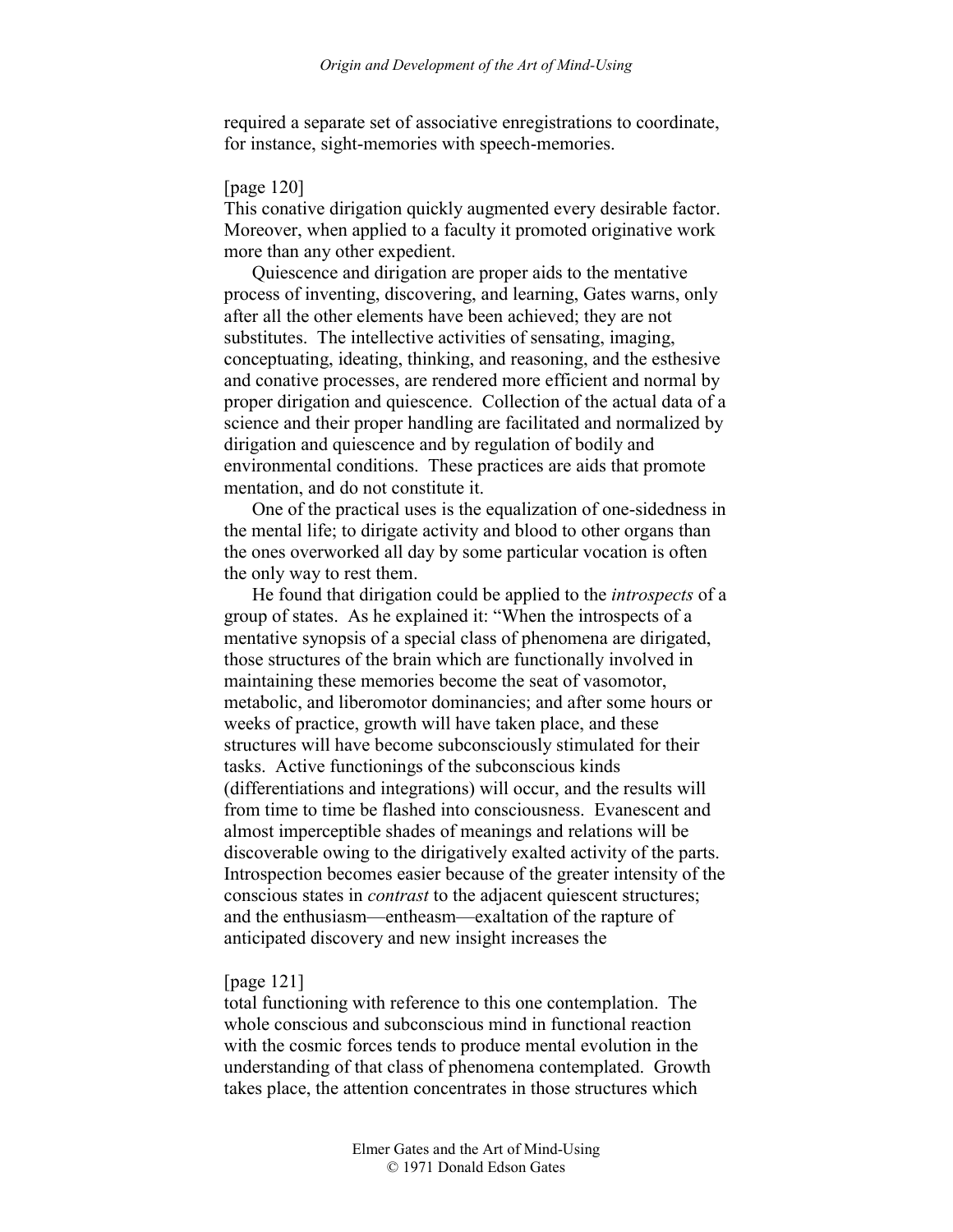must function to maintain the comprehension, and this renders those tissues most sensitive which are most directly concerned. At the same time the other cerebral structures by correlation of functioning become less active and more quiescent and anemic, so the consciousness in contrast acquires a dreamlike vividness; indistinct changes and shades of consciousness ordinarily unnoticeable, enter from the great subconscious domain."

That some of the ideas attained during these special dirigations should prove true and valuable amazed him. He wrote "That no one may conclude that I believe these new ideas came out of nowhere and from nothingness, let me emphatically say that I know them to be the result of inferences from data already in my mind, or generalizations and new combinations thereof and better understandings and insights, and esthesic appreciations and appraisements of their useful applications. Intending the mind upon mere vacancy of mental content will not produce new ideas; re-functioning cannot give results unless there are true data as conscious states. The new ideas are not 'drawn out of the ether where they are stored,' as one spirited journalist insisted. They are apperceptive elaborations of mental content, and the results will be true or false in proportion to the true in the mental content. I know indubitably that by introspective dirigation I can attain new ideas on any subject at will by consciously dirigating that cosmic process which is the basis of my mind; and that new ideas achieved by subconscious methods were not attributable to any source outside myself, except insofar as my mind-process is cosmic and part of a universal process going on outside myself, and of which my mind is a fractional part. But how does it happen that when the same data are taught to a number of students there is only an occasional one

#### [page 122]

who gets original ideas? It does not follow that because a student has studied a science he will make discoveries and inventions in it. Why not? That is just the point I was trying to discover."

These experiments in dirigation acquainted Gates with new characteristics of the powers and domains in his mind, and taught greater skill in introspection. A dirigated sense or higher mental process became more distinctly differentiated from other processes with which it was usually more or less associated and confounded. Hence these experiments led to a new method of introspection, a third step in his technique, which he called the Newest Introspection. The first step was attaining a periodicity in bodily and mental quiescence and in the mental function before introspecting it. The second step was preliminarily re-functioning the process; and the new third step was then dirigating that process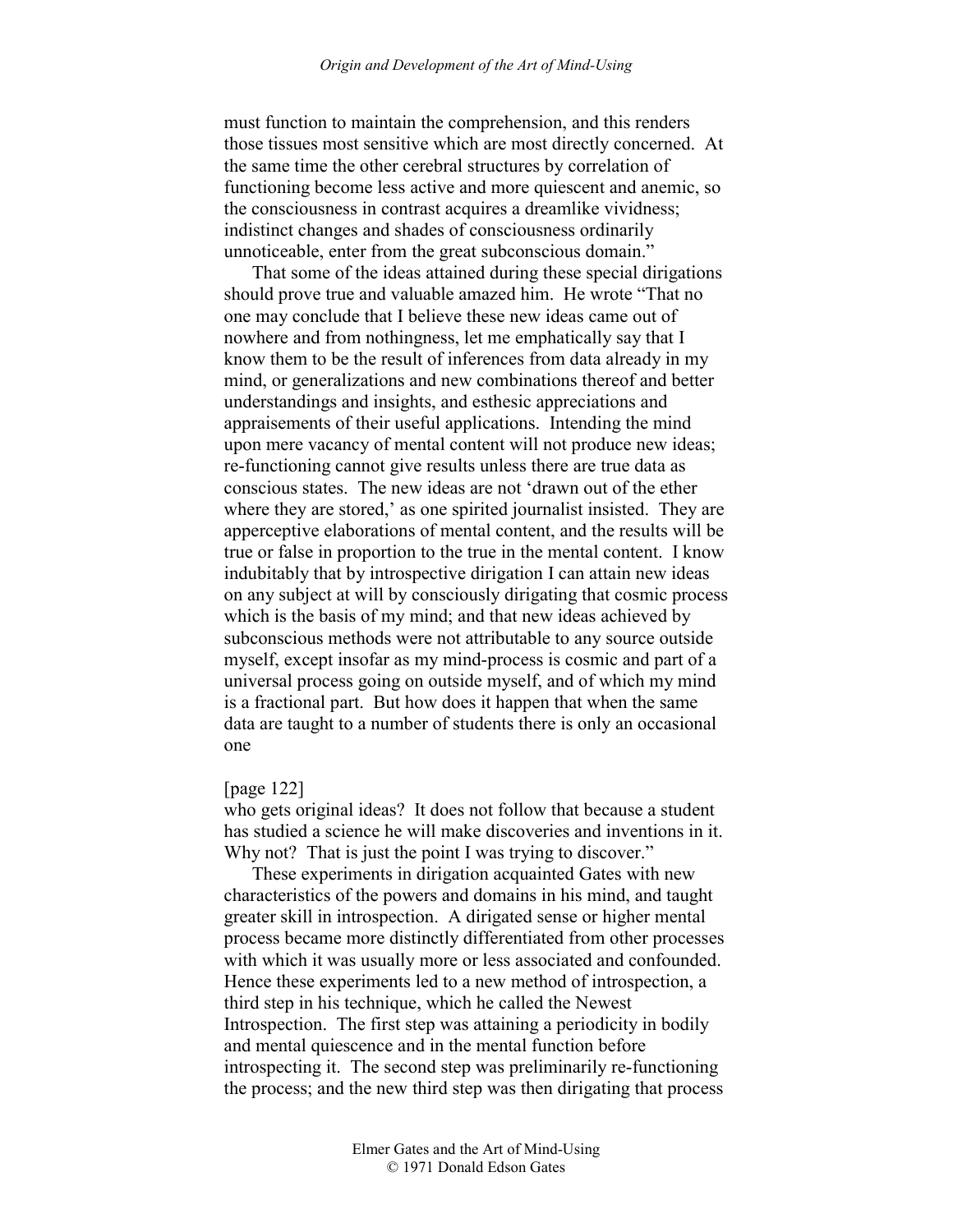into greater vividness. It would then be more easily and accurately and completely introspected, with many details that would otherwise escape notice. In this Newest Introspection the Awareness became a predominant factor the introspective act now *witnessed* but did not interfere with what it witnessed.

There were three remarkable degrees of this Newest Introspection in which the dirigative effect was continued to the stage that was characterized by the "memorial image," the "dreamimage," and the "phasm" (phantasm).

These were steps of great importance toward a more intimate and extensive knowledge of the mind, preparing the way for culminating discoveries. Gates had by now become an introspective specialist (the description of him as a natural psychologist was a fitting one). He did this work with the utmost religious seriousness, combined with deeply joyous interest. He did it with an overflowing zeal and a purpose that recognized no limitations— "just as well as I could and just as well as I knew how."

In this respect he made another psychologic discovery of deepest significance: that a disapproval (intellective, esthetic, emotive, moral, religious) with reference to the plans, motives, or acts bearing upon any line of original thinking, any qualms of

#### [page 123]

conscience or judgment or taste (justified or not), amounted to an inhibitive dirigation that diminished or prevented further original results. Of this he had much direct proof. "A successful dirigation," he said, "must be one without disapprovals; hence it must be based on that which is true, just, and desirable." The plan or purpose of dirigative effort *must be changed until it does meet the approvals*, he further emphasized; and when every datum of the plan has been associatively integrated with an approval, and every datum dropped that does not get approval, then dirigation will successfully accomplish its purpose according to the abilities and "Plane" of the person doing it. The method by which a new truth is revealed is largely a moral achievement, the outcome of organized aspiration or desire-prayer—not a verbal invocation to a Being who grants it as a gift, but the direct effect of a natural and long interest that keeps the mind intended.

Gates found he was getting experiences so uniquely personal that any serious attempt to explain them to others was useless. He was able to find but two people who had sufficient repose and introspective ability to repeat his experiments, and then only a few of the experiments because of the great amount of time and practice required. Until the great utility of this line of work became known, few would ever have enough patience to attempt a